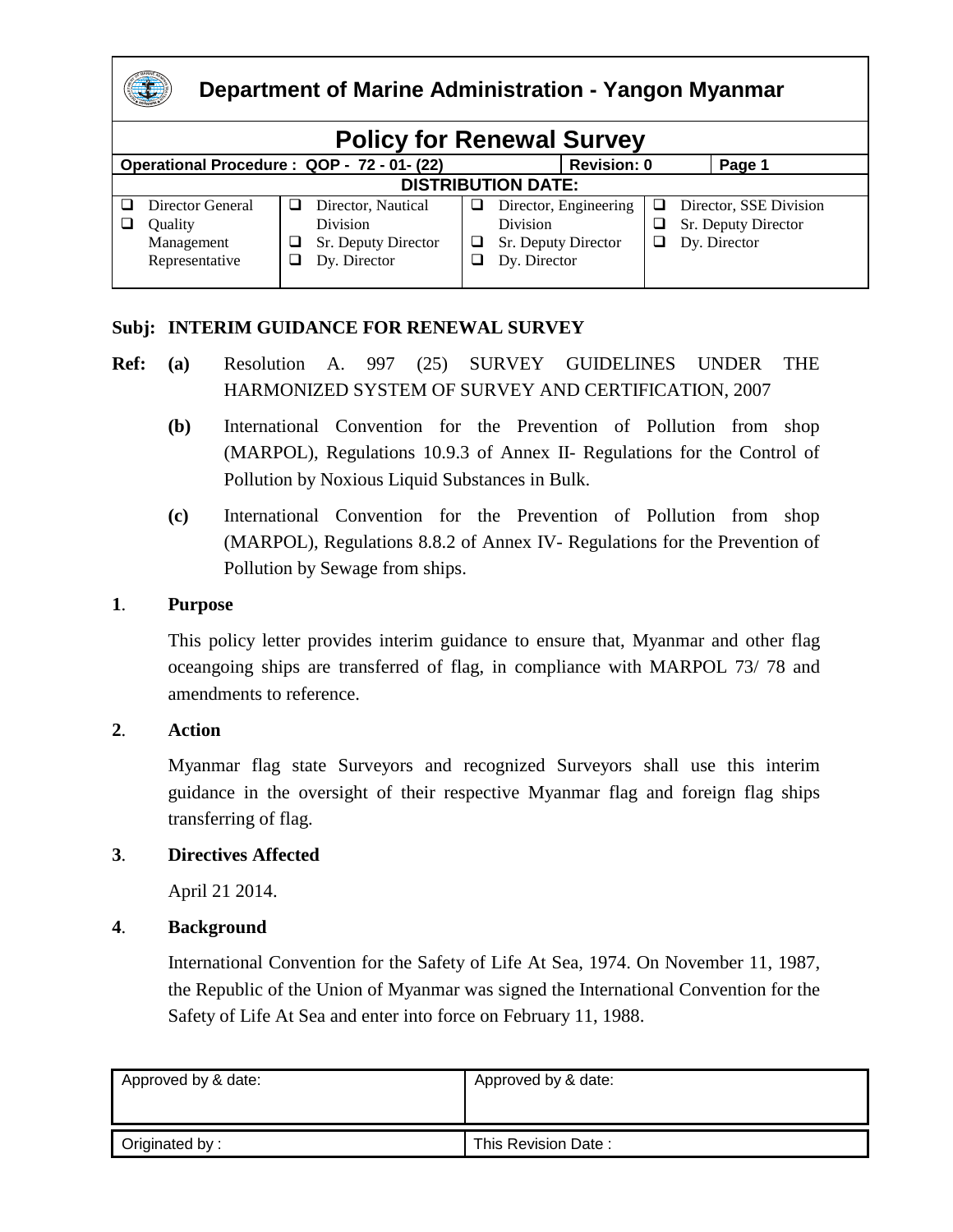**Operational Procedure : QOP- 72 - 01- (22) Revision:** 0 **Page 2**

MARPOL ANNEX I, REGULATION FOR THE PREVENTION OF POLLUTION BY OIL FROM SHIP. On May 4, 1988, the Republic of the Union of Myanmar was signed for the MARPOL Annex (1)  $\&$  (2) and enters into force on August 4, 1988. MARPOL ANNEX IV, REGULATION FOR THE PREVENTION OF POLLUTION BY SEWAGE FROM SHIP. On April 5, 2016, the Republic of the Union of Myanmar was signed for the MARPOL Annex IV and enters into force on July 5, 2016.

#### **5**. **Enforcement**

Myanmar flag state officers should verify a foreign flag ship's compliance with MARPOL Annex - I during normally scheduled inspection. For Myanmar ships operating strictly on domestic routes, compliance should be verified by Myanmar Flag state Surveyors during normally scheduled inspections, but an educational outreach and awareness approach is encouraged. However, current enforcement options remain in place for willful and egregious violators or repeat offenders.

#### **6. Limitation**

The renewal survey should consist of an inspection, with tests when necessary, of the structure, machinery and equipment to ensure that the requirements relevant to the particular certificate are complied with and that they are in a satisfactory condition and are fit for the service for which the ship is intended. The renewal survey should also consist of a check that all the certificates, record books, operating manuals and other instructions and documentation specified inthe requirements relevant to the particular certificate are on board the ship.

#### **7. Renewal Survey Procedure**:

- (1) For the hull, machinery and equipment of passenger ships the examination of current certificate and other records should consist of.
- (2) checking the validity of the International Load Line Certificate of International Load Line Exemption Certificate.
- (3) Checking the validity of the Safety management Certificate (SMC) and that a copy of the Document of Compliance (DOC) is on board.
- (4) Checking the validity of the International Oil Pollution Prevention Certificate.
- (5) Checking the certificate of class if the ship is classed with a classification society.
- (6) Checking, when appropriate, the validity of the International Pollution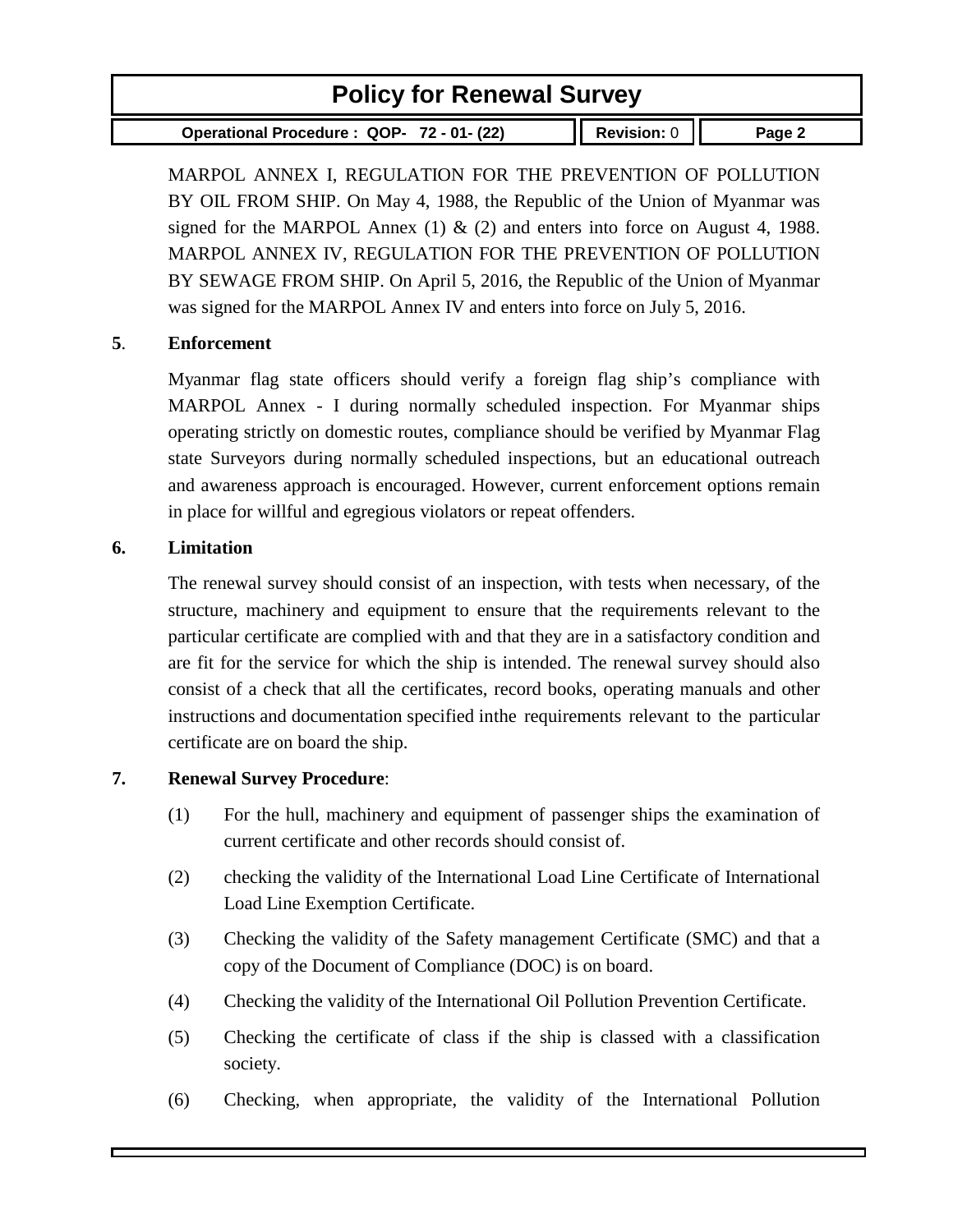**Operational Procedure : QOP- 72 - 01- (22) Revision:** 0 **Page 3**

Prevention Certificate for the Carriage of Noxious Liquid Substances in Bulk.

- (7) Checking, when appropriate, the validity of the International Sewage Pollution Prevention Certificate.
- (8) Checking, when appropriate, the validity of the International Air Pollution Prevention Certificate.
- (9) Checking that the ships complement complies with the Minimum Safe Manning Document (SOLAS 74/88 reg.V/13(b).
- (10) Checking that the master, officers and ratings are certificated as required by the STCW Convention.
- (11) Checking whether any new equipment has been fitted and, if so, confirming that it has been approved before installation and that any changes are reflected in the appropriate certificate.
- (12) Checking that the routine surveys of the boilers and other pressure vessels,as determined by the Administration, have been carried out as required and that safety devices, such as the boiler safety valves, have been tested.
- (13) Checking that, as appropriate, the hull and machinery has been presented for survey in accordance with the continuous survey scheme approved by the Administration or a classification society.
- (14) Confirming that the opening and the closing and locking of side scuttles positioned below the margin line are being recorded in the log-book(SOLAS 74/88 reg.II-1/17).
- (15) Confirming that the closure of the cargo loading doors and the opening and closing of any doors at sea required for the operation of the ship or the embarking and disembarking of passengers are being recorded in the log-book (SOLAS 74/88 reg.II-1/20-1).
- (16) Confirming that the stability information and damage control plans are readily available (SOLAS 74/88 regs.II-1/22 and 23).
- (17) Confirming from the log-book entries that the openings required to be closed at sea are being kept closed and that the required drills and inspections of watertight doors, etc., are being carried out (SOLAS 74/88 reg. II-1/24 and 25).
- (18) Confirming that the manoeuvring booklet is readily available and that the manoeuvring information is displayed on the navigating bridge(SOLAS 74/88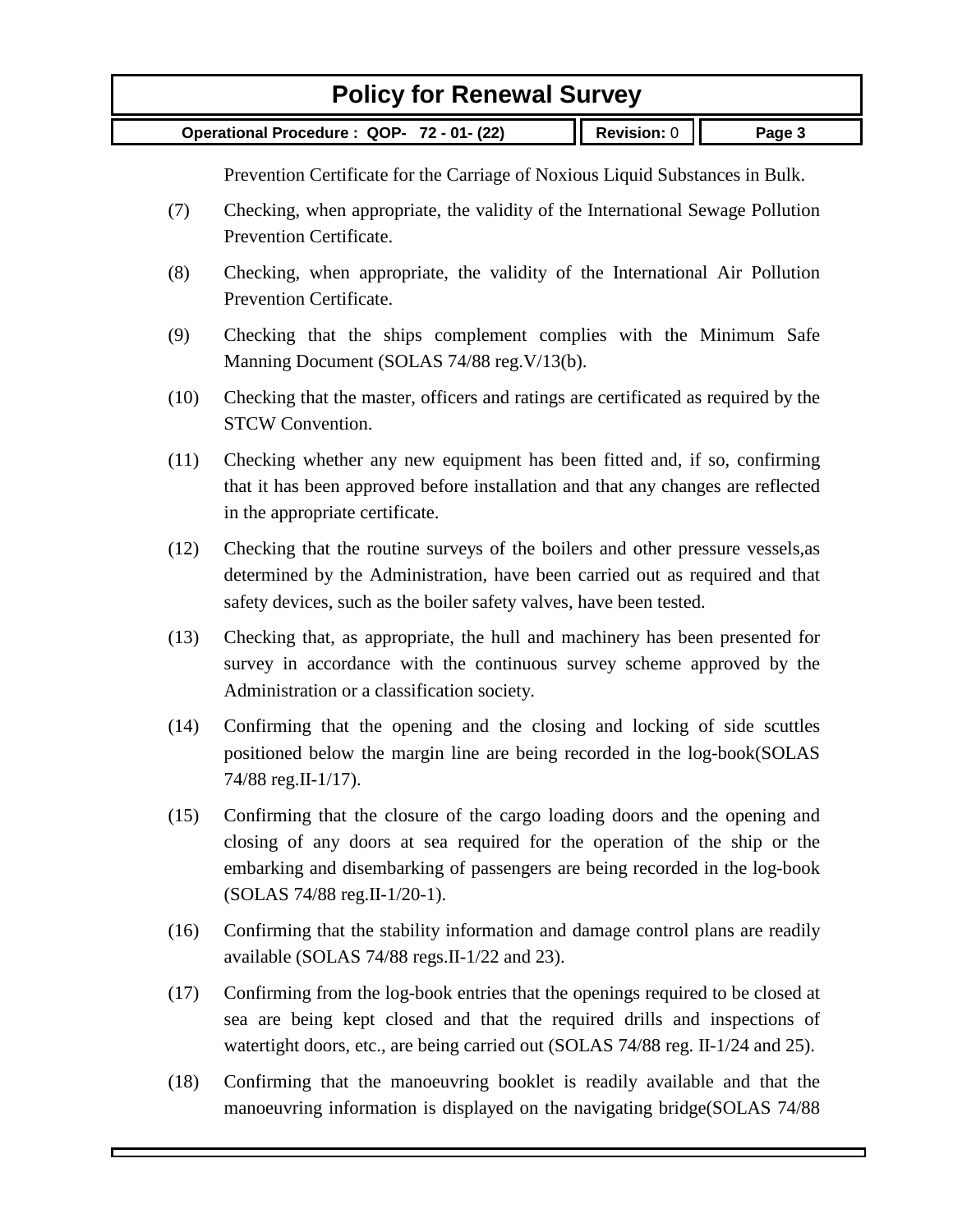**Operational Procedure : QOP- 72 - 01- (22) Revision:** 0 **Page 4**

reg. II- $1/28$ ).

(19) Confirming that the fire control plans are permanently exhibited or, alternatively, emergency booklets have been provided and a duplicate of the plans or that the emergency booklet is available in a prominently marked enclosure external to the ships deckhouse (SOLAS 74/88 reg.II-2/20).

- (20) Confirming that the maintenance plans have been provided (SOLAS 74/00reg. II-2/14.2.2 and 14.3).
- (21) Confirming that the training manuals and the fire safety operational booklets have been provided SOLAS 74/00 reg. II-2/15.2.3 and 16.2).
- (22) Checking whether any fire has occurred on board necessitating the operation of the fixed fire-extinguishing systems or the portable fire extinguishers since the last survey and the entries into the ships log-book.
- (23) Checking, when appropriate, that the ship is provided with a document indicating compliance with the special requirements for carrying dangerous goods (SOLAS 74/00 reg.II-2/19.4) (SOLAS 74/88 reg.II-2/54(3).
- (24) Confirming, when appropriate, that there is a special list, manifest or stowage plan for the carriage of dangerous goods (SOLAS 74/88 reg.VII/5).
- (25) confirming that emergency instructions are available for each person on board, that the muster list is posted in conspicuous places, and that they are in a language understood by the persons on board (SOLAS 74/00 regs.III/8 and 37).
- (26) Checking that log-book entries are being made (SOLAS 74/00 regs.III/19 and 20), in particular.
- (27) The date when the last full muster of the passengers and crew for boat and fire drill took place.
- (28) The records indicating that the lifeboat equipment was examined at that time and found to be complete.
- (29) The last occasion when the lifeboats were swung out and when each one was lowered into the water.
- (30) The records indicating that crew members have received the appropriate onboard training.
- (31) Confirming that the training manual and training aids for the life-saving appliances is on board (SOLAS 74/00 reg.III/35).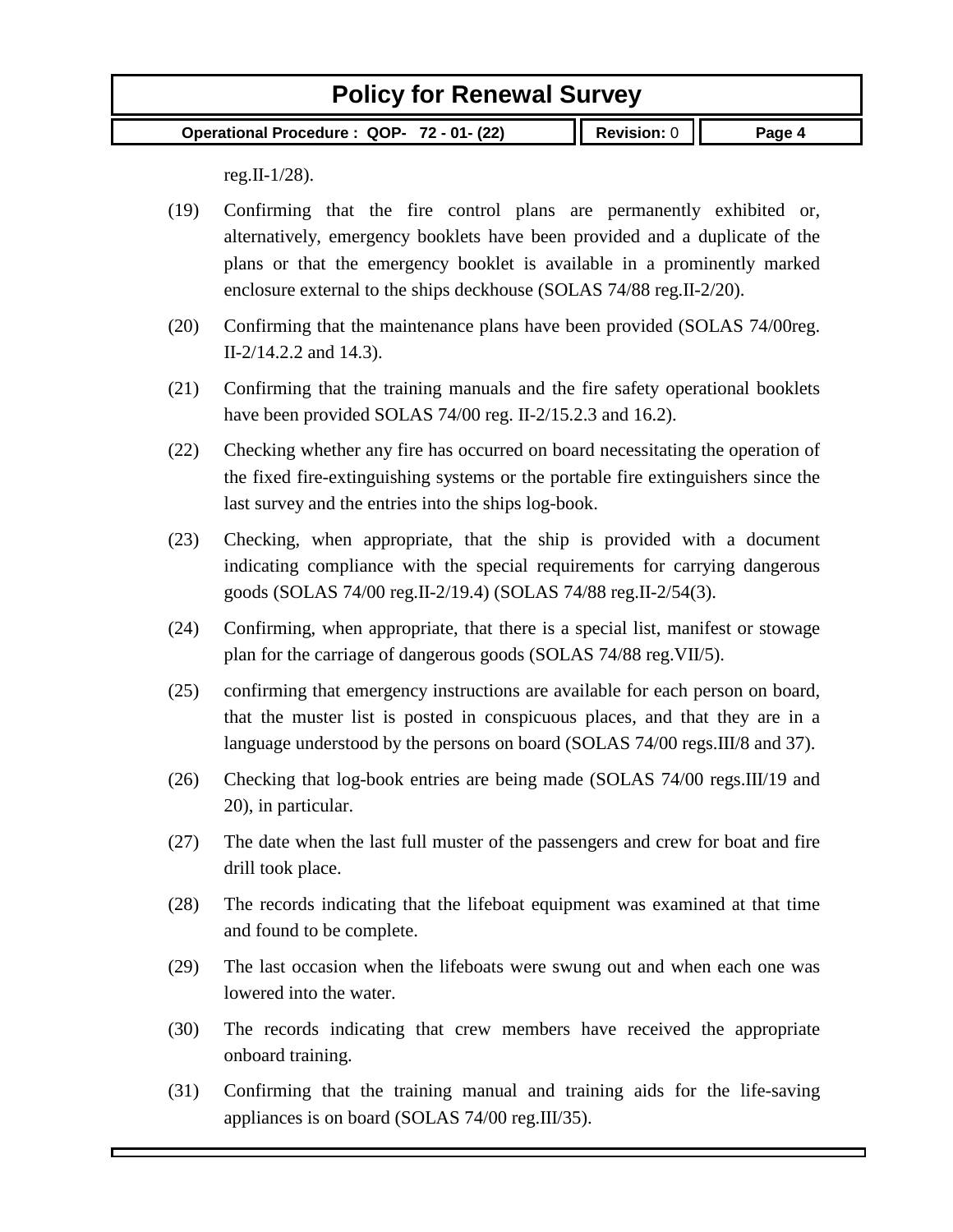- (32) Confirming that the instructions for on board maintenance of the life-saving appliances is on board (SOLAS 74/00 reg.III/36).
- (33) Checking by the log-book entries that the testing and the emergency drills of the steering gear have been carried out (SOLAS 74/00 reg. V/26).
- (34) Confirming that a table or curve of residual deviations for the magnetic compass and that a diagram of the radar installations shadow sectors is displayed (SOLAS 74/00 reg. V/19).
- (35) Checking that operational and, where appropriate, maintenance manuals for all navigational equipment are provided (SOLAS 74/00 reg. V/16).
- (36) Checking that the charts and nautical publications necessary for the intended voyage are available and have been updated (SOLAS 74/00 reg. V/27).
- (37) checking that the compass deviation book is properly maintained (SOLAS 74/00 reg.V/19).
- (38) Confirming that a list showing the operational limitations imposed on the ship is kept on board (SOLAS 74/00 reg. V/30).
- (39) Checking the life-saving signals to be used by ships, aircraft or persons in distress (SOLAS 74/00 reg. V/29).
- (40) The provisions of (PI) 5.1.3.11 to (PI) 5.1.3.16.
- (41) Confirming that a record has been kept in the period since the last survey to the satisfaction of the Administration and as required by the Radio Regulations (SOLAS 74/88 reg.IV/17).
- (42) Checking documentary evidence that the actual capacity of the battery has been proved in port within the last 12 months (SOLAS 74/88 reg. IV/13).
- (43) If applicable, checking that a list of all limitations on the operation of a passenger ship is kept on board and updated.
- (44) Confirming that continuous synopsis record is provided (SOLAS74/02, reg. XI-1/5).
- (45) Checking that the annual test has been carried out for the Satellite EPIRB and, if applicable, that shore-based maintenance has been carried out at intervals not exceeding five years.
- (46) Checking that arrangements are provided to maintain records of navigational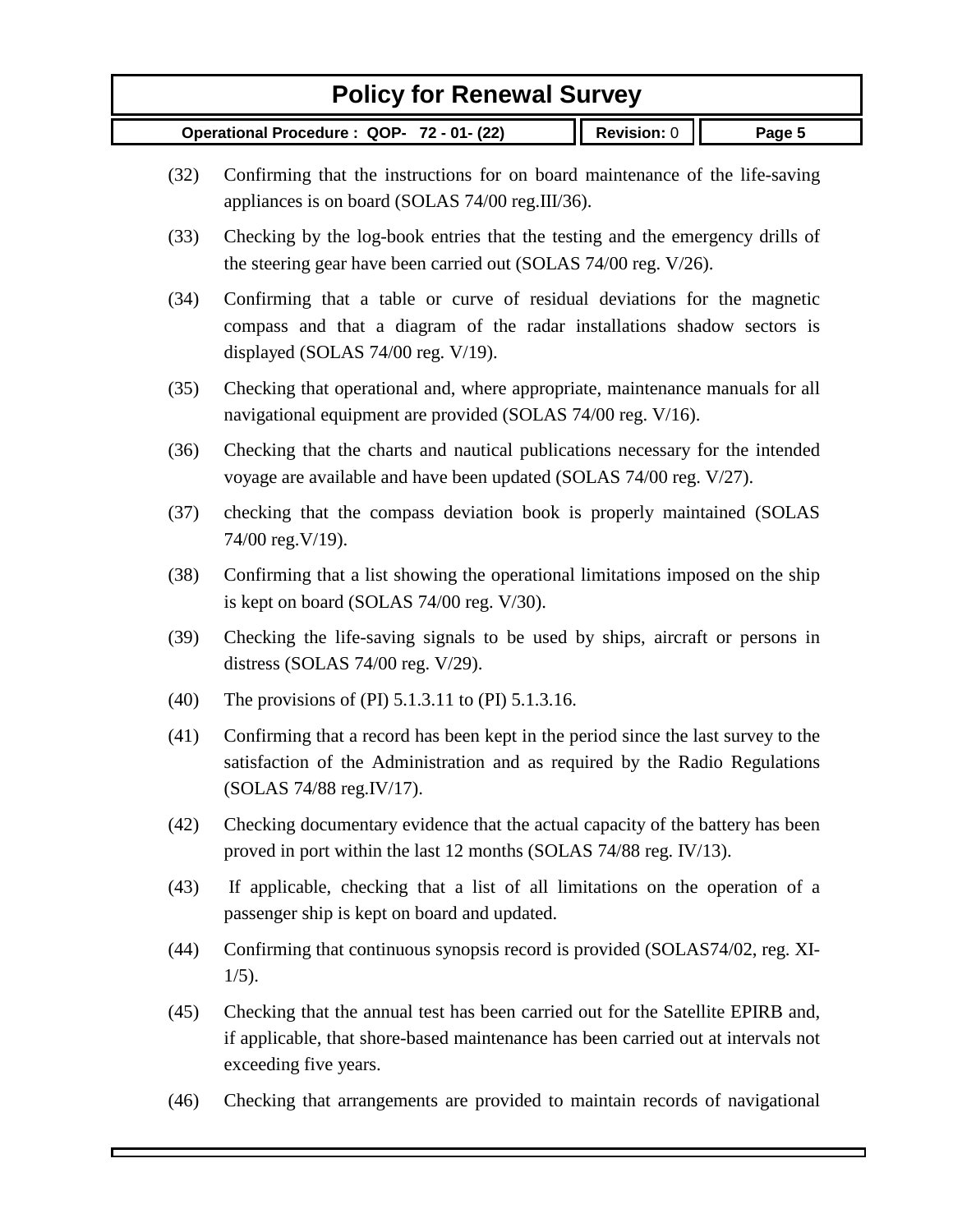**Operational Procedure : QOP- 72 - 01- (22) Revision:** 0 **Page 6**

activities and daily reporting (SOLAS 74/00/03 reg. V/28).

- (47) For the hull, machinery and equipment of passenger ships the renewal survey should consist of.
- (48) examining the outside of the ships bottom, including the bottom and bow plating, keel, bilge keels, stem, stern frame, the rudder, sea chests and strainers, noting the clearance measured in the rudder bearings, examining the propeller and shaft seals, as far as practicable, and noting the clearance measured in the propeller shafts (SOLAS 74/88 reg. I/7(b)(ii).
- (49) Examining the arrangements for subdivision, including the ships stability in the damaged condition, and checking the subdivision load lines (SOLAS 74/88 regs.II-1/4 to 8, 13 and 16).
- (50) Checking the ballasting arrangements (SOLAS 74/88 reg.II-1/9).
- (51) Examining the collision and other watertight bulkheads required for the ships subdivision (SOLAS 74/88 regs.II-1/10, 14, 15 and 18).
- (52) Confirming that the watertight integrity has been maintained where pipes, scuppers, etc., pass through subdivision watertight bulkheads (SOLAS 74/88 reg. II- 1/15).
- (53) Confirming that a diagram is provided on the navigating bridge showing the location of the watertight doors together with indicators showing whether the doors are open or closed (SOLAS 74/88 reg.II-1/15).
- (54) Testing the operation of the watertight doors both from the navigating bridge in the event of an emergency and locally at the door itself (SOLAS 74/88 reg.II-1/15) and, in particular that they are:
- (55) Operable locally from each side of the bulkhead.
- (56) Provided with devices giving an indication of whether the door is open or closed at all remote operating positions.
- (57) Provided with an audible alarm that is distinct from any other alarm in the area and, when appropriate, an intermittent visual signal
- (58) provided with control handles on each side of the bulkhead so that a person may hold both handles in the open position and pass safely through the watertight door without accidentally setting the power closing mechanism into operation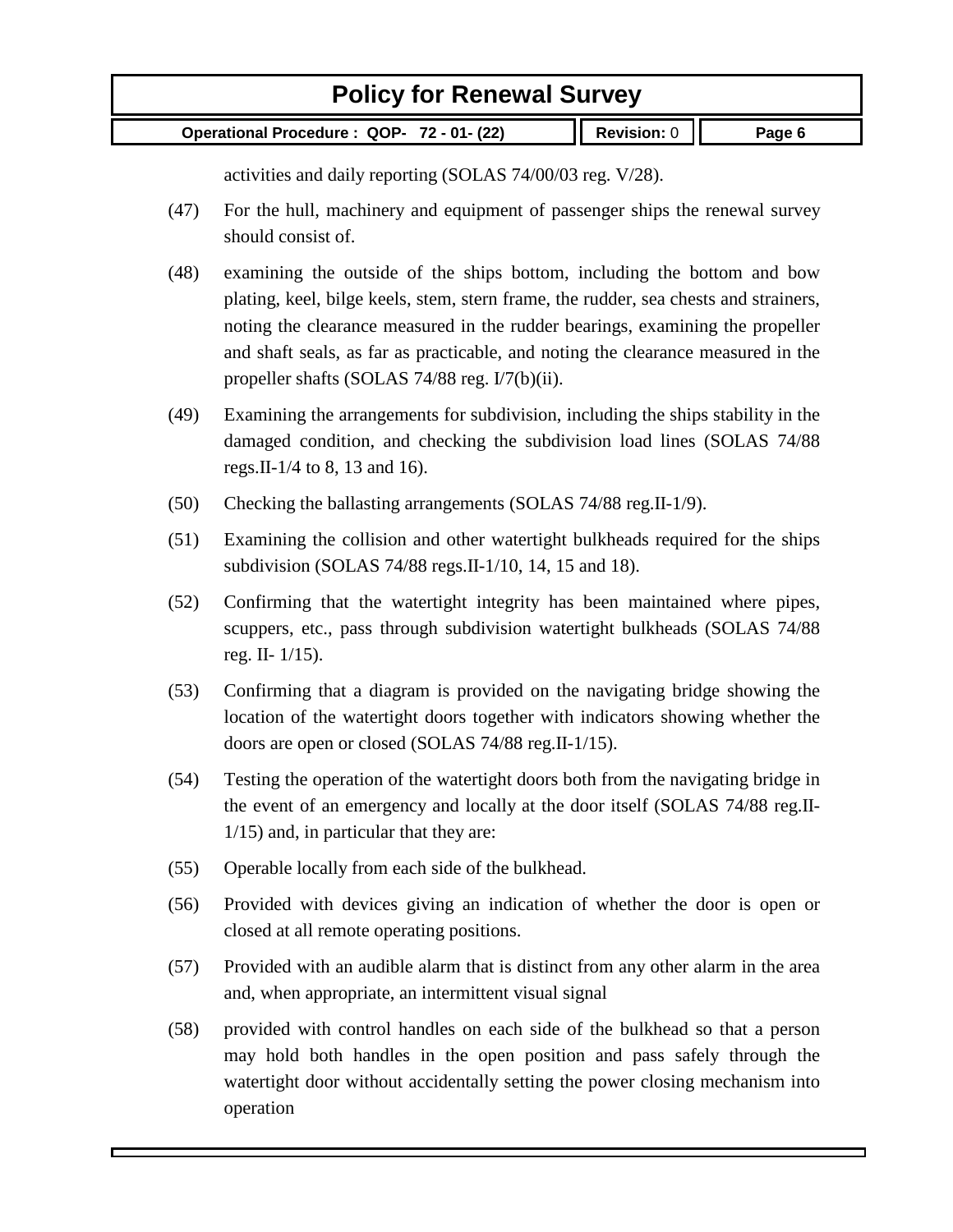- (59) confirming that the watertight doors and their indicating devices are operable in the event of a failure of the main and emergency sources of power (SOLAS 74/88 reg.II-1/15);
- (60) Checking, when appropriate, any watertight doors that are not required to be closed remotely, fitted in watertight bulkheads dividing tween deck spaces, and confirming that a notice is affixed concerning their closure(SOLAS 74/88 reg. II- $1/15$ ).
- (61) Confirming that a notice is affixed to any portable plates on bulkheads in machinery spaces concerning their closure and, if appropriate, testing any power-operated watertight door fitted in lieu (SOLAS 74/88 reg.II-1/15).
- (62) Examining the arrangements for closing side scuttles and their dead lights, also scuppers, sanitary discharges and similar openings and other inlets and discharges in the shell plating below the margin line (SOLAS 74/88reg.II-1/17).
- (63) Confirming that valves for closing the main and auxiliary sea inlets and discharges in the machinery spaces are readily accessible and indicators showing the status of the valves are provided (SOLAS 74/88 reg.II-1/17).
- (64) confirming that gangway, cargo and coaling ports fitted below the margin line may be effectively closed and that the inboard ends of any ash or rubbish chutes are fitted with an effective cover (SOLAS 74/88 reg. II-1/17).
- (65) examining the arrangements to maintain the watertight integrity above the margin line (SOLAS 74/88 reg.II-1/20).
- (66) examining the arrangements for the bilge pumping and confirming that each bilge pump and the bilge pumping system provided for each watertight compartment is working efficiently (SOLAS 74/88 reg.II-1/21).
- (67) confirming that the drainage system of enclosed cargo spaces situated on the freeboard deck is working efficiently (SOLAS 74/88 reg.II-1/21).
- (68) examining, when appropriate, the means of indicating the status of any bow doors and any leakage there from (SOLAS 74/88 reg.II-1/23-2).
- (69) confirming that the machinery, boilers and other pressure vessels, associated piping systems and fittings are being maintained so as to reduce to a minimum any danger to persons on board, due regard being given to moving parts, hot surfaces and other hazards (SOLAS 74/88 reg.II-1/26).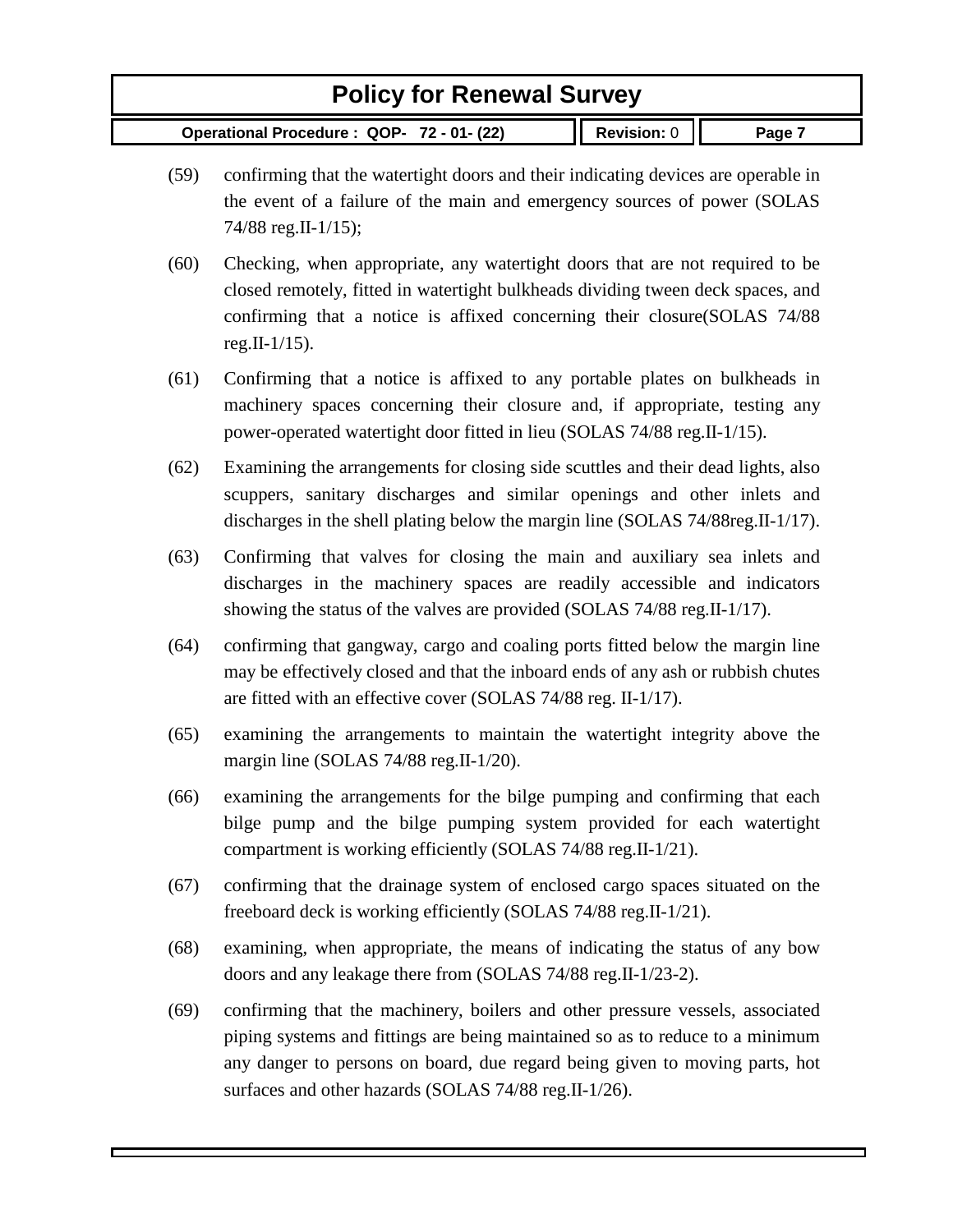- (70) confirming that normal operation of the propulsion machinery can be sustained or restored even though one of the essential auxiliaries becomes inoperative (SOLAS 74/88 reg.II-1/26).
- (71) confirming that means are provided so that the machinery can be brought into operation from the dead ship condition without external aid (SOLAS 74/88 reg.II-1/26).
- (72) examining, where practicable, the means provided to protect against overpressure in the parts of main, auxiliary and other machinery that is subject to internal pressure and may be subject to dangerous overpressure (SOLAS 74/88 reg.II-1/27).
- (73) examining, when appropriate, the crankcase explosion relief devices fitted to internal combustion engines and confirming that they are arranged so as to minimize the possibility of injury to personnel (SOLAS 74/88reg.II-1/27).
- (74) confirming that the automatic shut-off arrangements fitted to the main turbine propulsion machinery and, where applicable, main internal combustion propulsion machinery and auxiliary machinery are being properly maintained (SOLAS 74/88 reg.II-1/27).
- (75) confirming, as far as practicable, the ability of the machinery to reverse the direction of the thrust of the propeller in sufficient time, including the effectiveness of any supplementary means of manoeuvring or stopping the ship (SOLAS 74/88 reg.II-1/28).
- (76) confirming that the main and auxiliary steering gear are being properly maintained, are arranged so that the failure of one does not render the other inoperative and that the auxiliary steering gear is capable of being brought speedily into action in an emergency (SOLAS 74/88 reg.II-1/29);
- (77) confirming that, where appropriate, essential components of the steering gear are permanently lubricated or provided with lubrication fittings (SOLAS 74/88 reg.II-1/29).
- (78) confirming that relief valves fitted to the steering gear hydraulic system which can be isolated, and in which pressure can be generated from the power source or from external forces, are being maintained and are set to a pressure not exceeding the design pressure (SOLAS 74/88 reg.II-1/29).
- (79) confirming that the main or auxiliary steering gear power units restart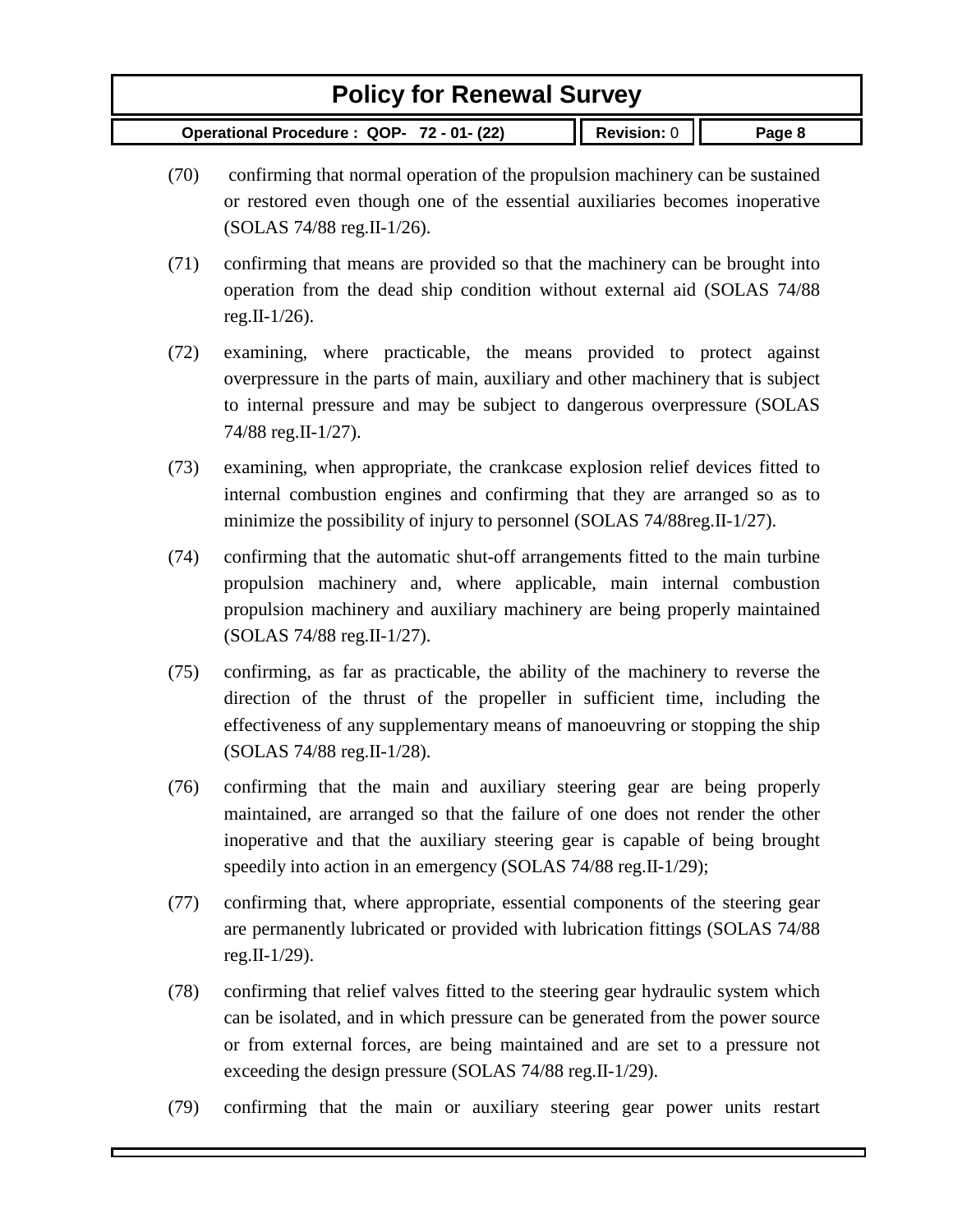**Operational Procedure : QOP- 72 - 01- (22) Revision:** 0 **Page 9**

automatically when power is restored after a power failure, that they are capable of being brought into operation from a position on the navigating bridge and that, in the event of a power failure to any one of the steering gear power units, an audible and visual alarm is given on the navigating bridge (SOLAS 74/88 reg.II-1/29).

- (80) confirming that the control systems for the main steering gear from both the navigating bridge and the steering gear compartment are operating satisfactorily (SOLAS 74/88 reg.II-1/29).
- (81) confirming that, where the main steering gear comprises two or more identical power units and an auxiliary steering gear is not fitted, the two independent control systems from the navigating bridge are operating satisfactorily (SOLAS 74/88 reg.II-1/29).
- (82) confirming that the control system for the auxiliary steering gear, in the steering gear compartment and, if this gear is power-operated, from the navigating bridge, are operating satisfactorily and that the latter is independent of the control system for the main steering gear (SOLAS 74/88 reg.II-1/29).
- (83) confirming that an audible and visual alarm is given on the navigating bridge in the event of a failure of electrical power supply (SOLAS 74/88 reg.II-1/29).
- (84) confirming that the means of communication between the bridge and the steering gear is operating satisfactorily and that, with ships having emergency steering positions, a telephone or other means of communication for relaying heading information and supplying visual compass readings to the emergency steering position is provided (SOLAS 74/00 regs.II-1/29 and V/19);
- (85) confirming that the angular position of the rudder is indicated independently of the steering control system on the navigating bridge if the main steering gear is power-operated and that this angular position is given in the steering gear compartment (SOLAS 74/00 reg.II-1/29 and reg. V/19).
- (86) confirming that with a hydraulic power-operated steering gear the audible and visual low-level alarms on the navigating bridge and in the machinery space for each hydraulic fluid reservoir are operating satisfactorily and that at least one power-actuating system including the reservoir can be recharged from a position within the steering gear compartment by means of a fixed storage tank to which a contents gauge is fitted with fixed piping (SOLAS 74/88 reg.II-1/29).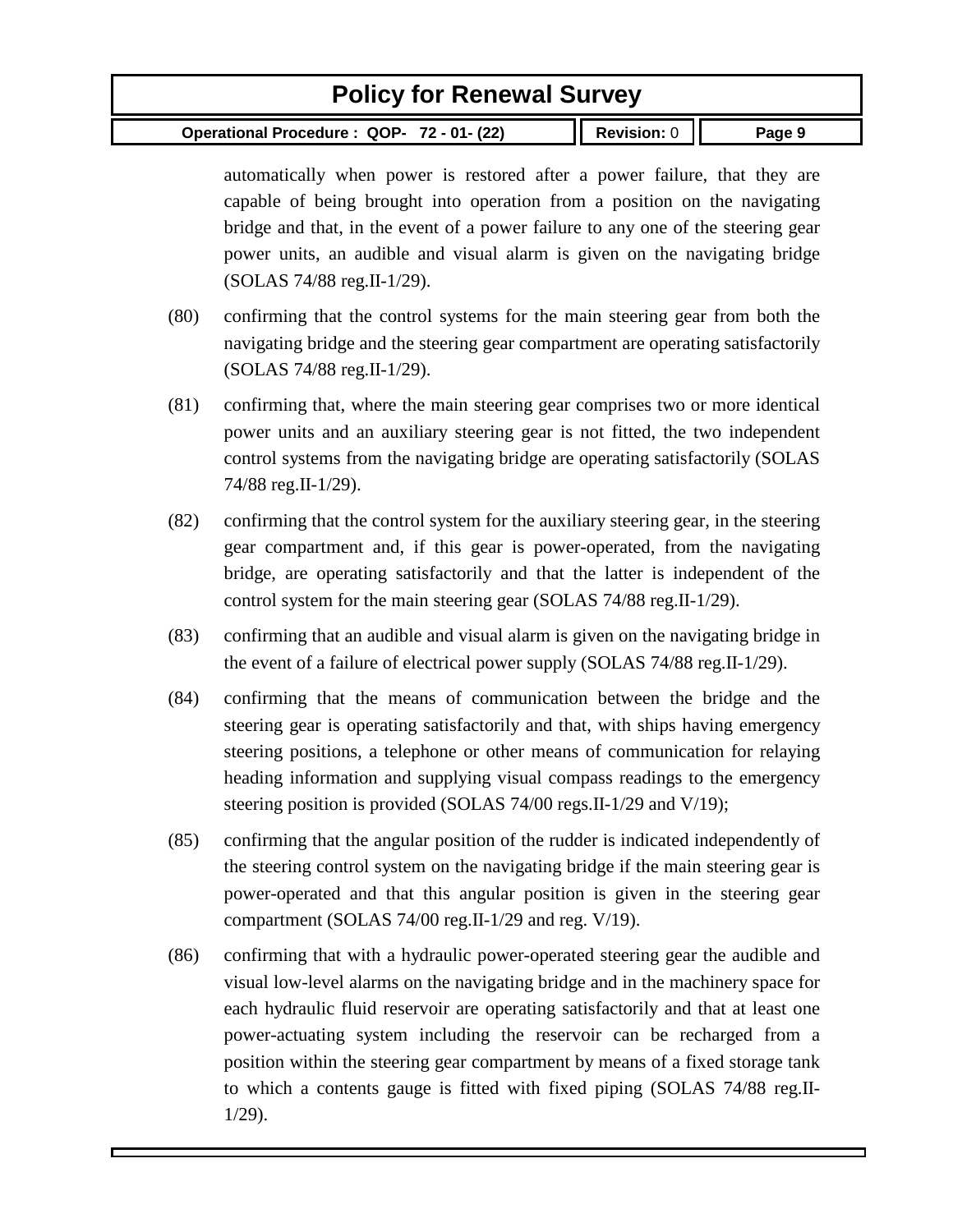- (87) confirming that the steering gear compartment is readily accessible and is provided with suitable arrangements to ensure working access to steering gear machinery and controls under safe conditions (SOLAS 74/88 reg.II-1/29);
- (88) confirming that, with electric and electro-hydraulic steering gear, the means for indicating on the navigating bridge and at a main machinery control position that the motors are running and, as far as practicable, that the overload alarm and alarm for the loss of a phase in a three phase supply located at the main machinery control position are operating satisfactorily (SOLAS 74/88 reg.II-1/30).
- (89) confirming that the effective means of operation and control of the main and auxiliary machinery essential for the propulsion and the safety of the ship are being maintained, including, when appropriate, any means for remotely controlling the propulsion machinery from the navigating bridge (including the control, monitoring, reporting, alert and safety actions) (SOLAS 74/88/00/02 reg. II-1/31).
- (90) confirming that arrangements to operate main and other machinery from a machinery control room are satisfactory (SOLAS 74/88 reg.II-1/31).
- (91) confirming that the means provided for manually overriding automatic controls are being maintained and that a failure does not prevent the use of the manual override (SOLAS 74/88 reg.II-1/31).
- (92) confirming that the appropriate safety features fitted to the oil-fired and exhaust gas boilers, unfired steam generators, steam pipe systems and air pressure systems are being maintained (SOLAS 74/88 reg. II-I/32, 33 and 34).
- (93) confirming the operation of the ventilation for the machinery spaces (SOLAS 74/78 reg. II-I/35).
- (94) confirming that the measures to prevent noise in machinery spaces are effective (SOLAS 74/78 reg. II- I/36).
- (95) confirming that the engine room telegraph giving visual indication of the orders and answers both in the machinery space and on the navigating bridge is operating satisfactorily (SOLAS 74/88, reg.II-1/37).
- (96) confirming that the second means of communication between the navigation bridge and machinery space is also operating satisfactorily, including any appropriate means provided to any other positions from which the engines are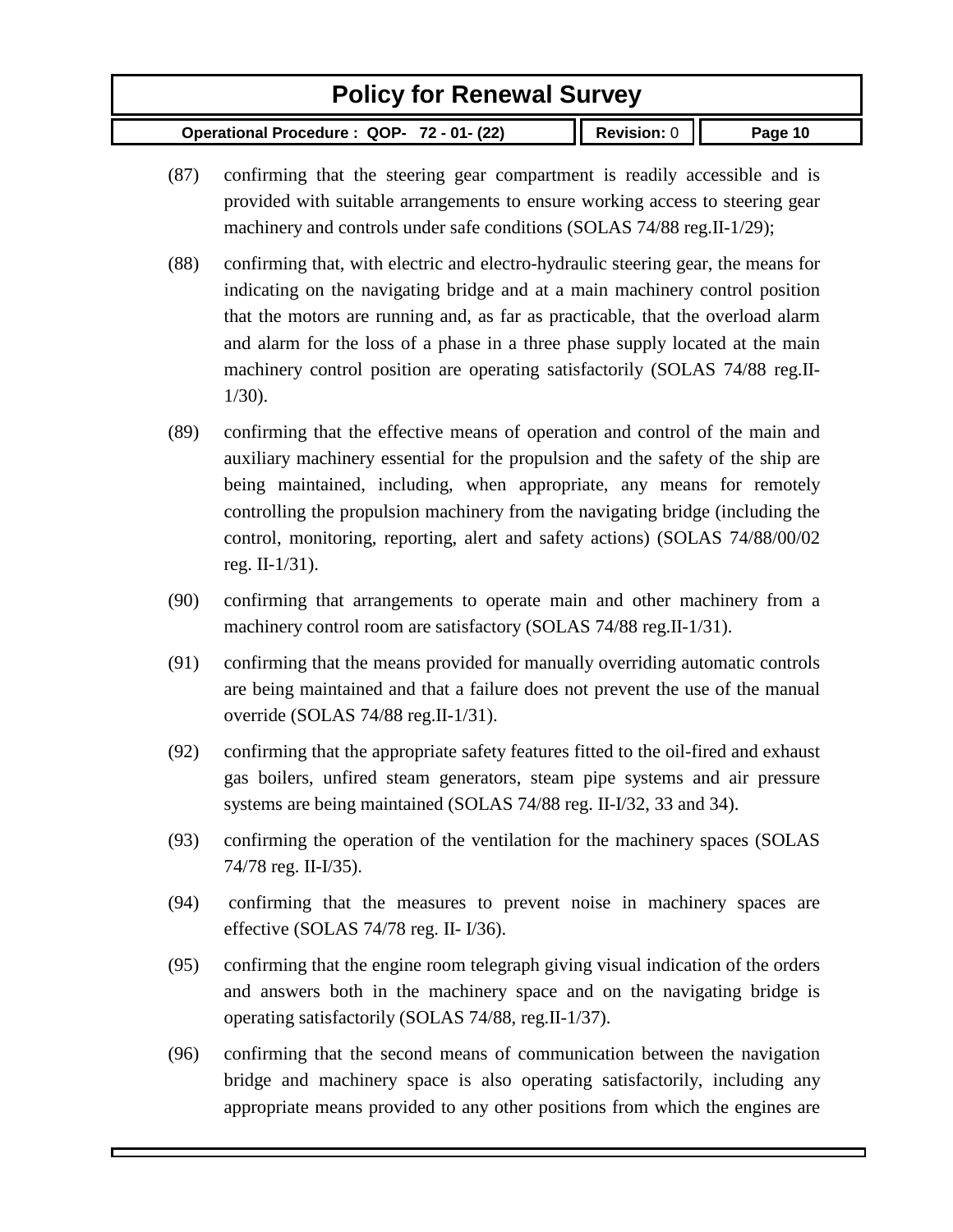**Operational Procedure : QOP- 72 - 01- (22) Revision:** 0 **Page 11**

controlled (SOLAS 74/88, reg.II-1/37).

- (97) confirming that the engineers alarm is clearly audible in the engineers. accommodation (SOLAS 74/88, reg.II-1/38).
- (98) confirming that precautions taken to prevent any oil that may escape under pressure from any pump, filter or heater from coming into contact with heated surfaces, are efficient.
- (99) confirming that the means of ascertaining the amount of oil contained in any oil tank are in good working condition.
- (100) confirming that the devices provided to prevent overpressure in any oil tank or in any part of the oil system, including the filling pipes, are in good working condition.
- (101) confirming that the electrical installations, including the main source of power and lighting systems, are being maintained (SOLAS 74/88 regs.II-1/40 and 41).
- (102) confirming that the self-contained emergency source of electrical power and its associated systems are operating satisfactorily (SOLAS 74/88 reg.II-1/42);
- (103) confirming that the starting arrangements of each emergency generating set are satisfactory (SOLAS 74/88 reg.II-1/44).
- (104) checking, when appropriate, the disposition of and testing the supplementary emergency lighting (SOLAS 74/88 reg.II-1/42-1).
- (105) confirming that precautions provided against shock, fire and other hazards of electrical origin are being maintained (SOLAS 74/88 reg.II-1/45).
- (106) confirming, when appropriate, that the arrangements for the machinery spaces being periodically unattended are satisfactory (SOLAS 74/88 reg.II-1/54).
- (107) examining the fire pumps and fire main and the disposition of the hydrants, hoses and nozzles and the international shore connection and checking that each fire pump can be operated separately so that two jets of water are produced simultaneously from different hydrants at any part of the ship whilst the required pressure is maintained in the fire main (SOLAS 74/00 reg.II-2/10.2; FSSC chs.2 and 12) (SOLAS 74/88 regs.II-2/4 and 19).
- (108) examining the provision and randomly examining the condition of the portable and non-portable fire extinguishers (SOLAS 74/00 reg.II-2/10.3; FSSC ch.4) (SOLAS 74/88 reg.II-2/6).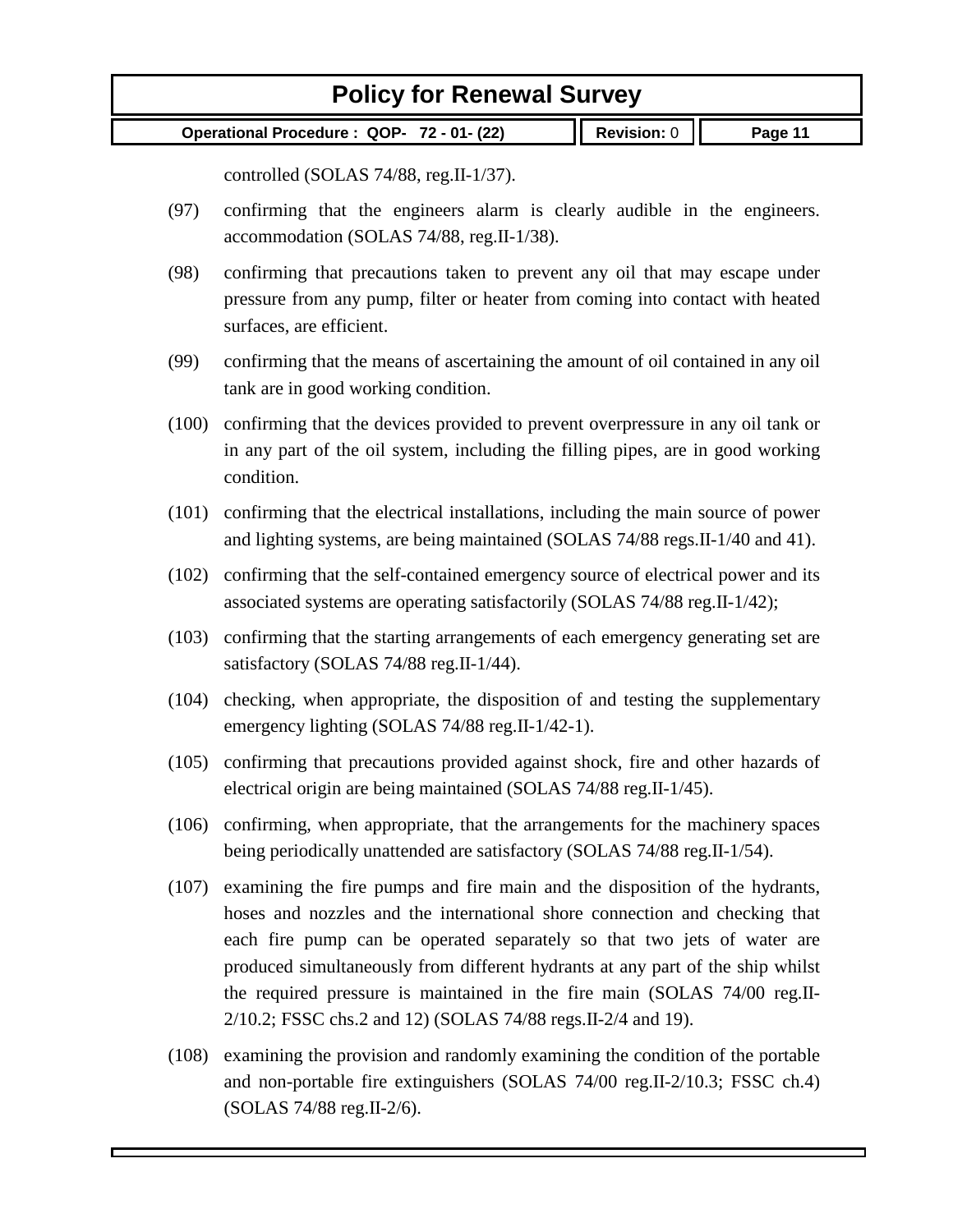- (109) examining the fixed fire extinguishing system for the machinery spaces and confirming that its means of operation are clearly marked (SOLAS 74/00 regs.II-2/10.4 and 10.5; FSSC chs.2 and 12) (SOLAS 74/88 regs.II-2/5, 7, 9, 10 and 53).
- (110) examining the special arrangements in the machinery spaces and confirming, as far as practicable and as appropriate, the operation of the remote means of control provided for the opening and closing of the skylights, the release of smoke, the closure of the funnel and ventilation openings, the closure of poweroperated and other doors, the stopping of ventilation and boiler forced and induced draft fans and the stopping of oil fuel and other pumps that discharge flammable liquids (SOLAS 74/00 regs.II-2/5.2, 8.3 and 9.5) (SOLAS 74/88 reg.  $II - 2/11$ ;
- (111) examining the fire-extinguishing arrangements in control stations, accommodation and service spaces (SOLAS 74/00 reg.II-2/10.6.1; FSSC ch.8) (SOLAS 74/88 reg.II-2/36).
- (112) examining the provision of fire-extinguishing systems for the spaces containing flammable liquids and deep-fat cooking equipment in accommodation and service spaces (SOLAS 74/00 regs.II-2/10.6.3 and 10.6.4; FSSC chs.5, 6 and 7) (SOLAS 74/88 ch.II-2).
- (113) examining the arrangements for oil fuel, lubricating oil and other flammable oils and confirming, as far as practicable and as appropriate, the operation of the remote means of closing the valves on the tanks that contain oil fuel, lubricating oil and other flammable oils (SOLAS 74/00 reg.II-2/4.2) (SOLAS 74/88 reg.II-2/15).
- (114) examining and testing, as far as practicable, any fire detection and fire alarm arrangements in machinery spaces, if applicable, accommodation and service spaces and control spaces (SOLAS 74/00 reg.II-2/27 (except 7.5.5, 7.6 and 7.9); FSSC ch.9) (SOLAS 74/88 regs.II-2/11, 12, 13, 13-1,14, 36 and 41).
- (115) confirming that the firefighters. outfits and the emergency escape breathing devices . EEBD . are complete and in good condition and that the cylinders, including the spare cylinders, of the self-contained breathing apparatus, are suitably charged (SOLAS 74/00 regs.II-2/10.10, 13.3.4and 13.4.3; FSSC ch.3) (SOLAS 74/88 reg. II-2/17).
- (116) checking the operational readiness and maintenance of firefighting systems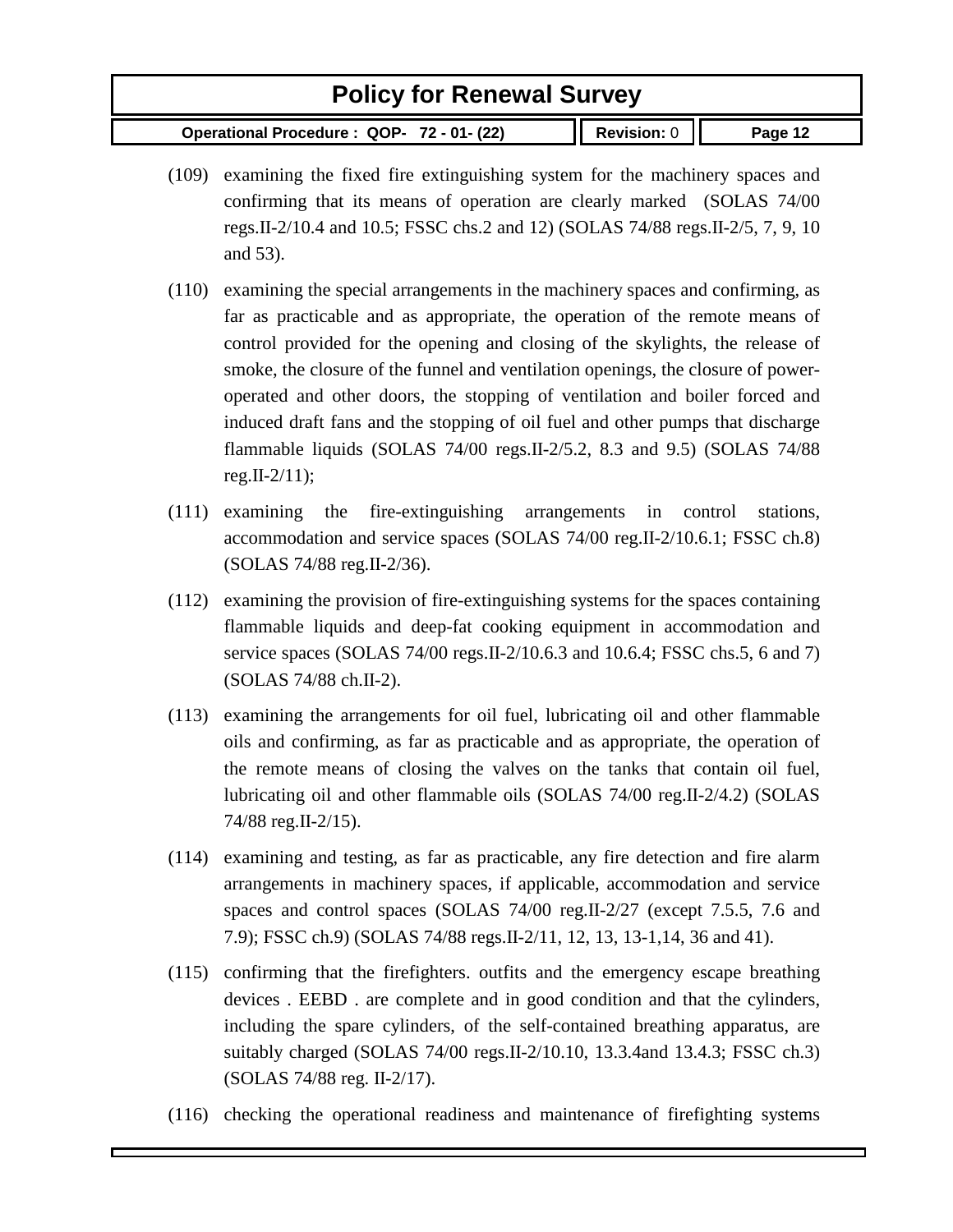**Operational Procedure : QOP- 72 - 01- (22) Revision:** 0 **Page 13**

(SOLAS 74/00 reg.II-2/14) (SOLAS 74/88/91 reg. II- 2/21).

- (117) confirming, as far as practicable, that no changes have been made in the structural fire protection, including the structure, fire integrity, protection of stairways and lifts, openings in .A. and .B. Class divisions, ventilation systems and windows and side scuttles, and the use of combustible material (SOLAS 74/00 regs.II-2/5.2, 5.3, 6, 8.2, 8.5, 9.2.1, 9.2.2, 9.3, 9.4.1, 9.5, 9.6 (except 9.6.5), 9.7 and 11 (except 11.6)) (SOLAS 74/88 regs.II-2/11, 16, 18, 23 to 35 and 37).
- (118) confirming, as far as practicable, that no changes have been made in the structural fire protection in cargo spaces intended for the carriage of dangerous goods (SOLAS 74/00 regs.II-2/19.3.8 and 19.3.10)(SOLAS 74/88 regs.II-2/4, 54.2.8, 54.2.10 and 54.2.11).
- (119) examining and testing any manual and automatic fire doors including the means of closing the openings in .A. and .B. Class divisions (SOLAS 74/00 reg.II-2/9.4.1) (SOLAS 74/88 regs.II-2/30 and 31)
- (120) examining and testing the main inlets and outlets of all ventilation systems and proving that the power ventilation is capable of being stopped from outside the space served (SOLAS 74/00 reg.II-2/5.2.1) (SOLAS 74/88 regs.II-2/16 and 32).
- (121) confirming that the stairways and ladders, including the low-location lighting system, arranged to provide a means of escape to the lifeboat and life raft and life raft embarkation deck from all passenger and crew spaces and from those spaces in which the crew is normally employed are being maintained (SOLAS 74/00 regs.II-2/13.2, 13.3.1, 13.3.2 and 13.7; FSSC chs.11 and 13 (except paragraph 3)) (SOLAS 74/88 reg.II-2/28)
- (122) confirming that the means of escape from any special category spaces and roro spaces are satisfactory (SOLAS 74/00 regs.II-2/13.5 and 13.6)(SOLAS 74/88 reg.II-2/28).
- (123) confirming that the means of escape from the machinery spaces are satisfactory (SOLAS 74/00 reg.II-2/13.4.1) (SOLAS 74/88 reg.II-2/28).
- (124) examining the fire-extinguishing arrangements including fire detection in cargo spaces for general cargo and dangerous goods and testing, as far as practicable and as appropriate, the operation of the means for closing the various openings (SOLAS 74/00 regs.II-2/7.6 and 10.7; FSSC ch.5)(SOLAS 74/88 reg.II-2/39).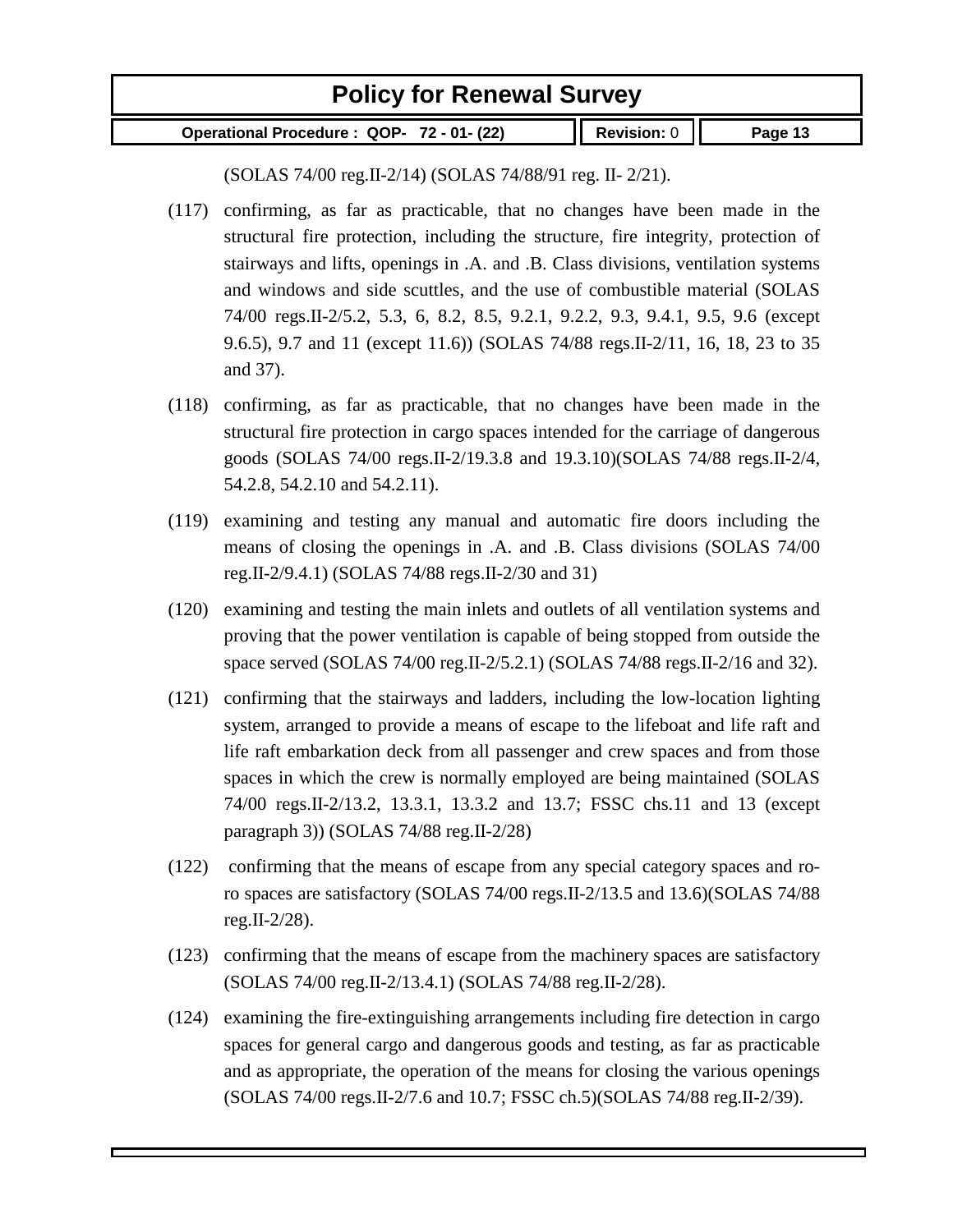- (125) examining the fire-extinguishing arrangements including fire detection in vehicle, special category and ro-ro spaces and testing, as far as practicable and as appropriate, the operation of the means for closing the various openings (SOLAS 74/00 reg.II-2/20 (except 20.5); FSSC chs.5, 6, 7, 9 and 10) (SOLAS 74/88 regs.II-2/37, 38 and 38-1).
- (126) examining and testing, as appropriate and as far as practicable, the crew alarm and the public address system or other effective means of communication (SOLAS 74/00 reg. II-2/7.9 and 12; LSAC ch.7)(SOLAS 74/88 reg.II-2/40).
- (127) examining, when appropriate, the special arrangements for carrying dangerous goods, including checking the electrical equipment and wiring, fire detection, ventilation, the provision of personnel protection clothing and portable appliances and testing, as far as practicable, the water supply, bilge pumping and any water spray system (SOLAS 74/00 reg.II-2/19 (except 19.3.8, 19.3.10 and 19.4); FSSC chs.3, 4, 7, 9 and 10) (SOLAS 74/88 regs.II-2/41 and 54).
- (128) examining, when appropriate, the helicopter facilities (SOLAS 74/00 regs. II-2/18, III/28) (SOLAS 74/88 reg.II-2/18.8).
- (129) checking the requirement for passenger ships carrying more than 36 passengers and constructed before 1 October 1994 (SOLAS 74/88/91 reg. II-2/41-1 and 41- 2).
- (130) checking that emergency instructions are available for each person onboard, the muster list is posted in conspicuous places and there are signs or posters in the vicinity of survival craft and their launching stations (SOLAS 74/96 regs.III/8, 9 and 37).
- (131) checking that the falls used in launching have been turned .end for end. In the previous 30 months and renewed in the past 5 years or have been subjected to periodic inspection and renewed within 4 years (SOLAS 74/96 reg. III/20).
- (132) examining each survival craft, including its equipment and, when fitted, the onload release and hydrostatic lock, and for inflatable life rafts the hydrostatic release unit and float free arrangements, including the date of servicing or replacement. Checking that the hand-flares are not out of date and that the required number of radar transponders are fitted in life rafts and those life rafts are clearly marked (SOLAS 74/96/00/02 reg. III/20, 21,23, 24, 26, 34, 36 and 44; LSAC sections 2.3 to 2.5, 3.2 and 4.1 to 4.6).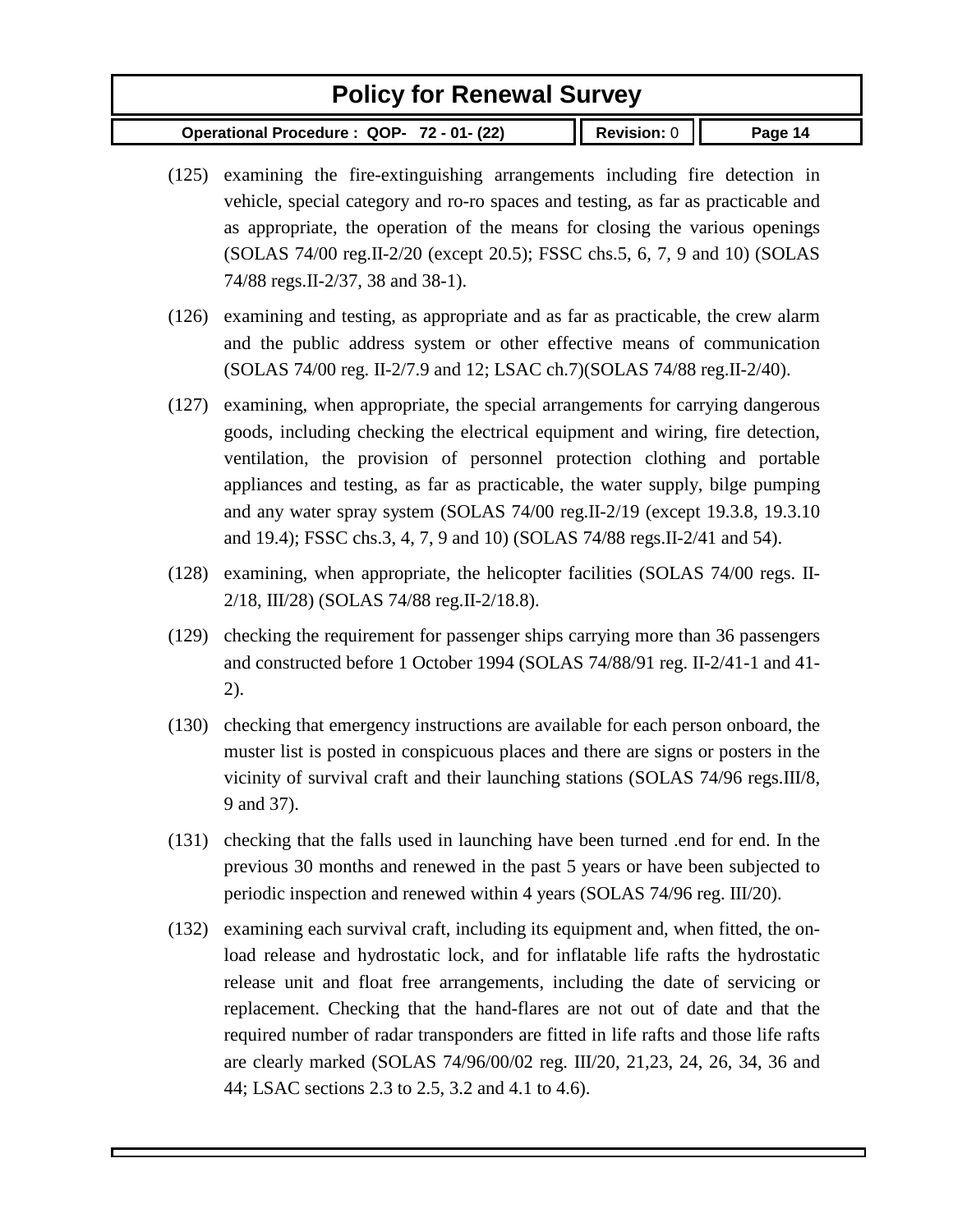- (133) examining the embarkation arrangements and launching appliances for each survival craft. Each lifeboat should be lowered to the embarkation position or, if the stowage position is the embarkation position, lowered a short distance and, if practicable, one of the survival craft should be lowered to the water. The operation of the launching appliances for davit launched life rafts should be demonstrated. Check that a thorough examination of launching appliances, including the dynamic testing of the winch brake, and servicing of lifeboat onload release gear have been carried out (SOLAS 74/96 regs.III/11, 12, 13, 15, 16, 20, 21 and 23;LSAC sections 6.1 and 6.2).
- (134) rotational deployment of MES (SOLAS 74/88 reg. III/20.8.2 ; LSAC section 6.2.2.2).
- (135) examining each rescue boat, including its equipment (SOLAS 74/88 regs.III/17, 21, 26.3 and 34).
- (136) examining the embarkation and recovery arrangements for each rescue boat. If practicable, the rescue boat(s) should be lowered to the water and its recovery demonstrated while underway at 5 knots (SOLAS 74/88 regs.III/14, 16, 17, 20 and 21; LSAC section 6.1).
- (137) checking the arrangements for mustering passengers (SOLAS 74/96 regs.III/11, 24 and 25).
- (138) confirming that a means of rescue is provided on ro-ro passenger ships (SOLAS 74/00 regs.III/11, 26.4).
- (139) confirming that a helicopter pick-up area is provided on ro-ro passenger ships (SOLAS 74/00 reg.III/28).
- (140) confirming that a decision support system is provided for the Master (SOLAS 74/88 reg.III/29).
- (141) testing that the engine of the rescue boat(s) and of each lifeboat, when so fitted, start satisfactorily and operate both ahead and astern.
- (142) examining and checking the operation of two-way VHF radiotelephone apparatus and radar transponders (SOLAS 74/88 regs.III/6, IV/7 and 14).
- (143) examining the line-throwing appliance and checking that its rockets and the ships distress signals are not out of date, and examining and checking the operation of on board communications equipment and the general alarm system (SOLAS 74/96 regs.III/6, 18 and 35; LSAC sections 3.1 and 7.1).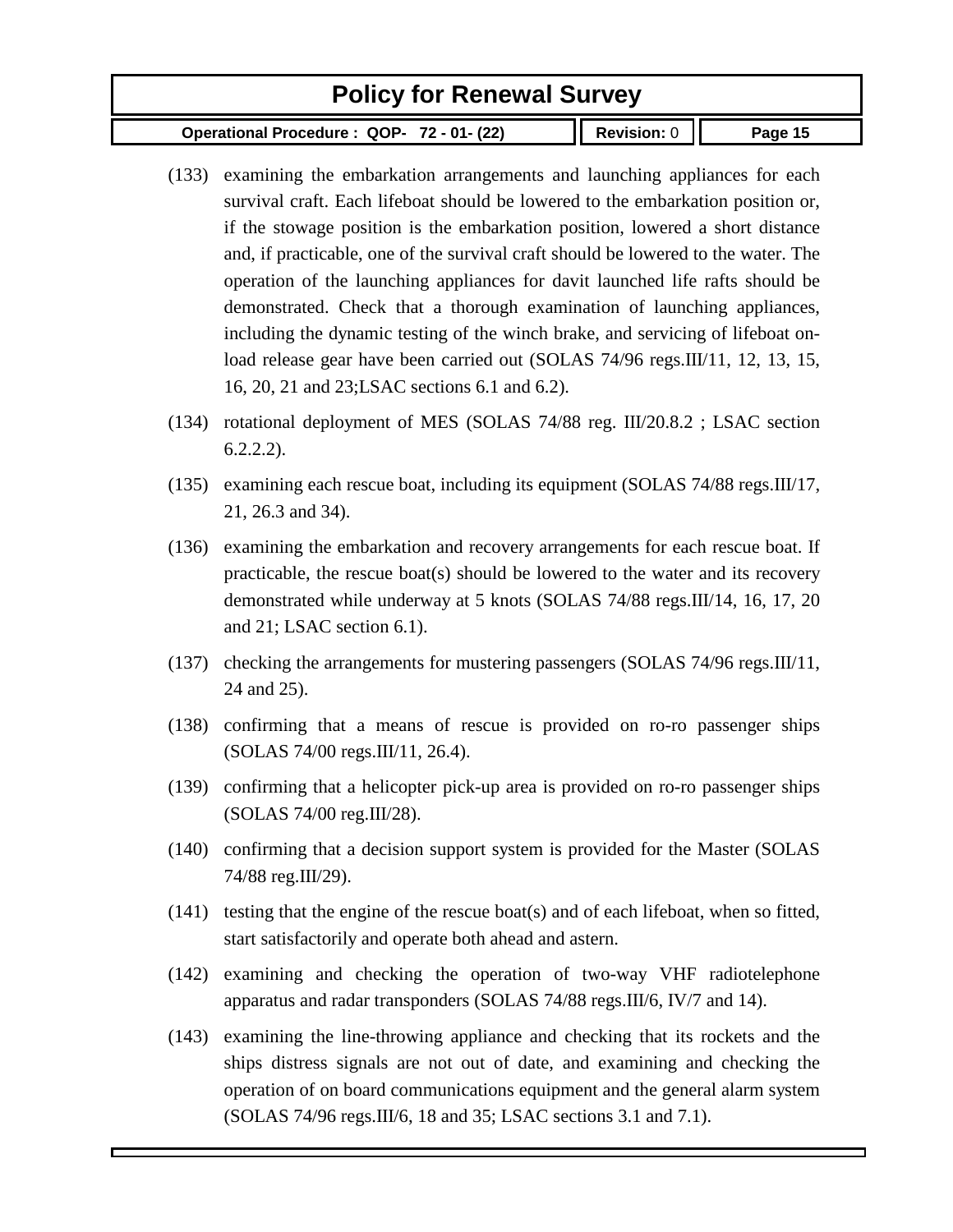- (144) examining the provision, disposition, stowage and condition of the lifebuoys, including those fitted with self-igniting lights, self-activating smoke signals and buoyant lines, lifejackets, immersion suits, anti-exposure suits and thermal protective aids and that their associated batteries are not out of date (SOLAS 74/88 regs.III/7, 21, 22 and 31; LSAC sections 2.1 to 2.5 and 3.1 to 3.3).
- (145) checking the lighting of the muster and embarkation stations and the alleyways, stairways and exits giving access to the muster and embarkation stations, including when supplied from the emergency source of power (SOLAS 74/88 regs. II-1/42 and III/11).
- (146) checking that the required navigation lights, shapes and sound signaling equipment are in order (International Regulations for Preventing Collisions at Sea in force (COLREG), regs.20 to 24, 27 to 30 and 33).
- (147) checking the provision and specification of the following navigation equipment as appropriate: daylight signaling lamp, magnetic compass, transmitting heading device, gyro compass, gyro compass repeaters, radar installation(s), electronic plotting aid, automatic tracking aid(s) or automatic radar plotting aid(s), echo-sounding device, speed and distance indicator, rudder angle indicator, propeller rate-of-revolution indicator, variable pitch propeller pitch and operational mode indicator, rate-of-turn indicator, heading or track control system, GNSS receiver, terrestrial radio navigation system and sound reception system, ECDIS including back-up arrangements, a pylorus or compass bearing device and means for correcting heading and bearings. Items that cannot be checked with the ship in port should be verified from records (SOLAS 74/00 reg. V/19).
- (148) checking for the provision, specification operation and annual performance test of the voyage data recorder (SOLAS 74/00/04 reg. V/20).
- (149) checking that the International Code of Signals and a copy of Volume III of the International Aeronautical and Maritime Search and Rescue (IAMSAR) Manual have been provided. (SOLAS 74/00/02 reg. V/21).
- (150) checking the provision, operation and that the annual test has been carried out, for the automatic identification system, where fitted (SOLAS 74/00/04, reg. V/19).
- (151) checking the provision and specification of the pilot ladders and hoists/pilot transfer arrangements (SOLAS 74/00 reg.V/17).